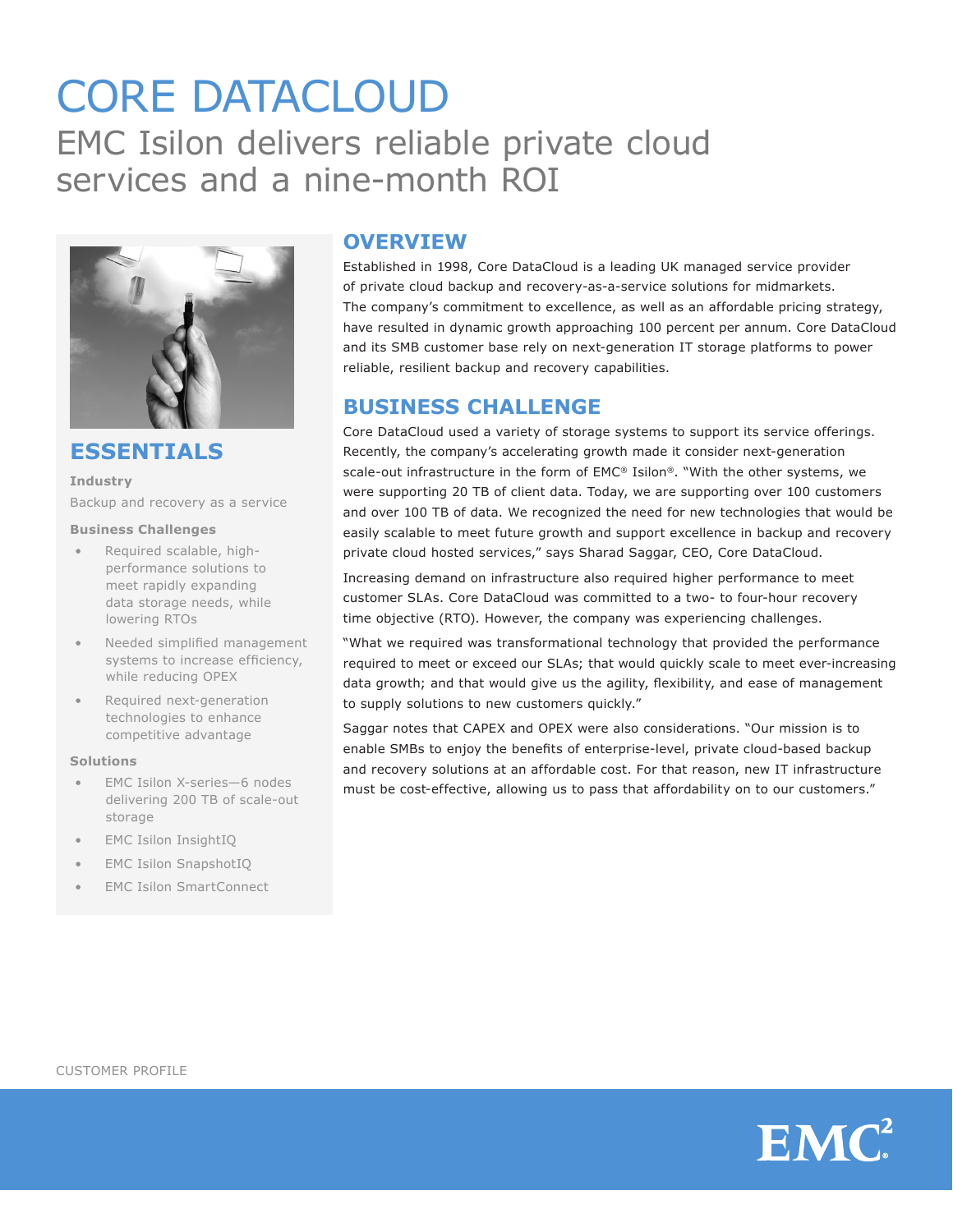# **ESSENTIALS**

#### **Results**

- • Simplified management reduces administration
- Low CAPEX and OPEX resulted in a six to nine-month ROI
- Improved reliability with EMC 24/7/365 support services
- Increased competitive advantage
- Transformational EMC Isilon scale-out technologies fully support hosted SaaS multitenancy requirements

## **SOLUTION**

To meet its challenges, Core DataCloud deployed a 6-node EMC Isilon high-performance computing scale-out platform designed specifically by EMC architects to support the company's multi-tenancy environment. Integrated VMware and Hyper-V, working with Veeam backup applications, drive customer backup and recovery processes. EMC Isilon SnapshotIQ™ supports an unlimited number of snapshots within a single Isilon storage pool, providing Core DataCloud customers with added resilience by taking snapshots of all new or changed data on all customer servers. EMC Isilon SmartConnect™ delivers dynamic load balancing to maximize performance, and InsightIQ™ further supports performance by optimizing storage cluster utilization. The EMC Isilon OneFS® operating system delivers simple-to-use management tools for increased efficiency and productivity.

# "Isilon gives us a profound competitive advantage. It is contributing to our growth. Our EMC Isilon will pay for itself within six to nine months."

Sharad Saggar, CEO, Core DataCloud

### **HIGH PERFORMANCE FOR SYSTEM RECOVERY**

Since deploying EMC Isilon, Core DataCloud customers enjoy unrivaled backup and recovery capabilities. Each customer is provided with a pre-configured virtual backup and recovery console. This self-service capability, empowered with continuous data backup technologies, provide Core DataCloud customers with 24/7/365 data and application protection.

"The performance provided by Isilon allows us to meet and now exceed SLAs for our clients, even at a time when we are seeing significant data volume increases—always a challenge for a storage provider." To illustrate how Isilon performance supports end customers, Saggar explains that in a recent disaster recovery (DR) test for a leading barristers' chambers, the full server environment of 10 servers was recovered and made available in 1.5 hours. This was two hours faster than the previous year's test, despite data volume growth of 30 percent! "This type of performance allows us to provide the best to our clients."

"Isilon is as solid as a rock," Saggar emphasizes. "We have never had any outages and our customers are confident that their critical data and applications are continuously and reliably protected."

#### **SCALABLE TO MEET DEMAND**

Saggar explains that the on-the-fly scalability of EMC Isilon enables Core DataCloud to quickly meet new demands. "With Isilon, we can scale up to scale up to 20 PBs of data, and over 100 GB/s of aggregate concurrent throughput. This means that we can easily meet existing customers' growing backup and recovery requirements, as well as those of new customers."

Core DataCloud customers recognize the importance of EMC Isilon scalability. "Core DataCloud has provided us with a more robust system for protecting critical data and applications," says Felicity Schneider, Director at Littleton Chambers (a leading set of barristers' chambers and a Core DataCloud customer). "As our number of IT systems grows, the system can expand as needed."